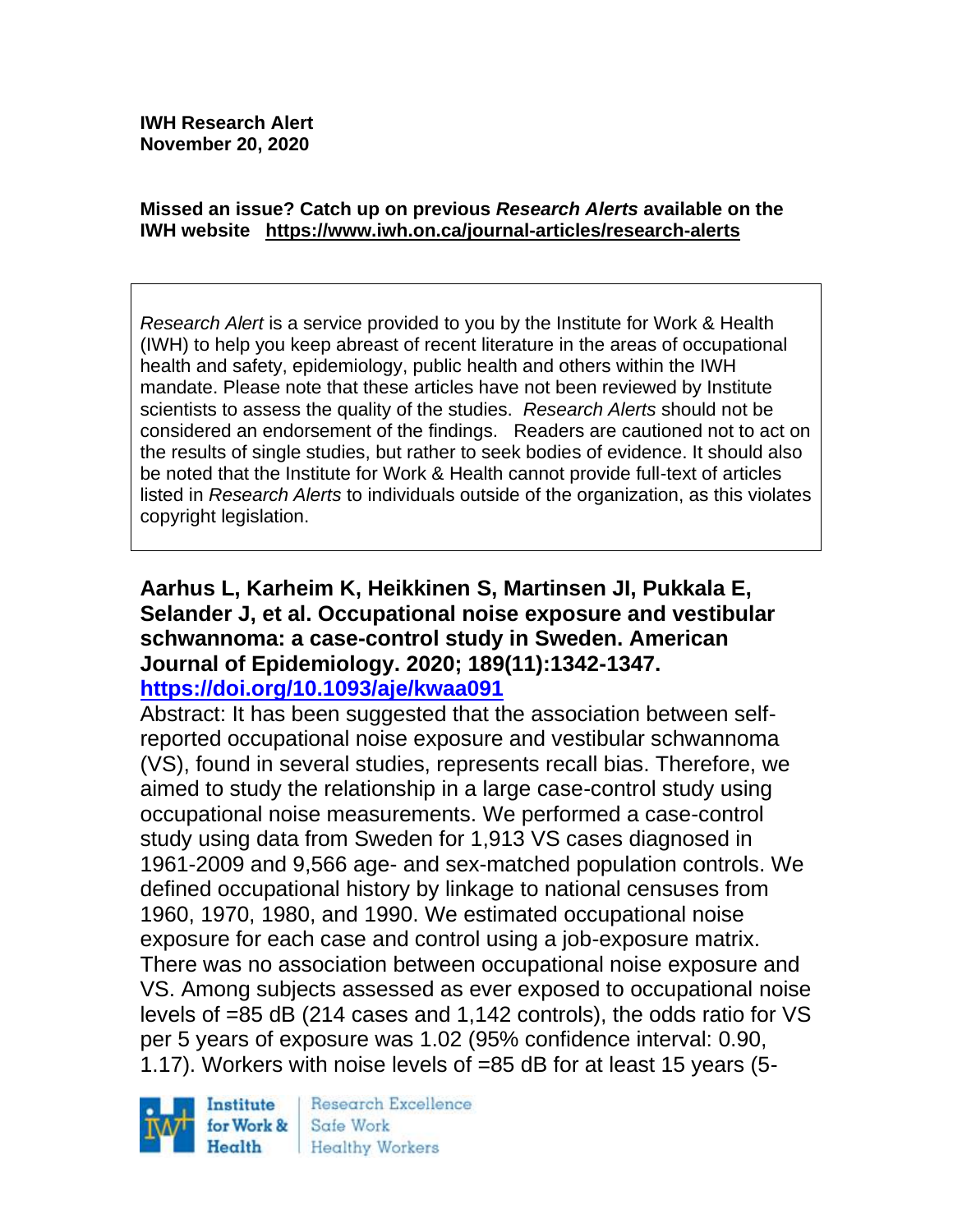year latency period), showed no increased risk of VS (odds ratio = 0.98, 95% confidence interval: 0.73, 1.31) compared with those who had never been exposed to noise levels of 75 dB or higher. In summary, our large study does not support an association between occupational noise exposure and VS.

**Coggon D, Croft P, Cullinan P, and Williams A. Assessment of workers' personal vulnerability to COVID-19 using 'COVID-age'. Occupational Medicine. 2020; 70(7):461-464. <https://doi.org/10.1093/occmed/kqaa150> [open access]**

**Crane AG, Cormier ML, Taylor RN, and Parker JDA. Teaching emotional and social competencies: efficacy of a work readiness program designed for vulnerable youth. Work. 2020; 67(2):407- 418.** 

### **<https://doi.org/10.3233/WOR-203290>**

Abstract: BACKGROUND: As emotional and social competency training proliferates within a work readiness context, concerns remain regarding their efficacy. Data on these programs tends to be scarce and outcome objectives are often poorly defined. OBJECTIVE: Authors developed and tested a work readiness emotional and social competency program specifically designed for at-risk young adults, tailored with best practices in mind. METHOD: 84 clients of a community organization that provides employment support to young adults with disabilities (48 men and 36 women) with a mean age of 28.17 years (SD =11.64) completed measures of emotional intelligence and alexithymia on either side of the 4-week intervention. RESULTS: Men's interpersonal scores and women's adaptability scores showed significant improvement across the intervention. In addition, women's scores in both identifying and describing feelings improved significantly, as did men's scores in describing feelings. CONCLUSIONS: Within the context of work readiness, participants in an intervention to improve emotional and social competencies can see key improvements to competencies linked to occupational attainment

### **Green BN, Pence TV, Kwan L, and Rokicki-Parashar J. Rapid deployment of chiropractic telehealth at 2 worksite health centers in response to the COVID-19 pandemic: observations**

Institute Health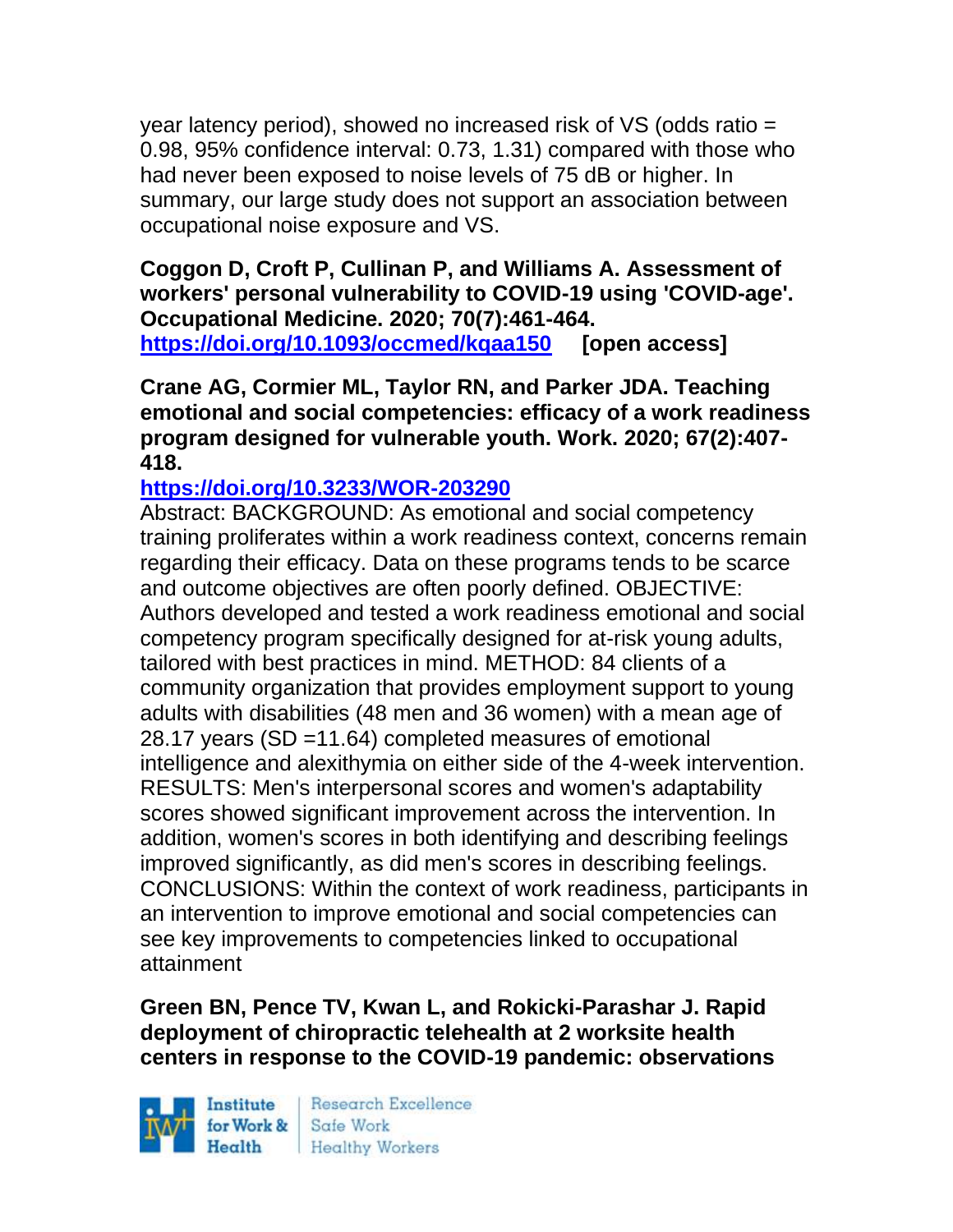# **from the field. Journal of Manipulative and Physiological Therapeutics. 2020; 43(5):404.e1-404.e10.**

**<https://doi.org/10.1016/j.jmpt.2020.05.008> [open access]** Abstract: OBJECTIVE: The purpose of this paper is to describe the rapid deployment of telehealth, particularly real time video conference, for chiropractic services as a response to COVID-19. METHODS: Two health centers at 2 campuses of a large California corporation have chiropractic care integrated into physical medicine services. Care was suspended beginning on March 17, 2020 to prevent spread of severe acute respiratory syndrome coronavirus 2 (SARS-CoV-2) among patients and staff. On March 19, the Governor of California issued a stay at home order. With musculoskeletal problems being common in the employee patient population, telehealth services were quickly developed to continue chiropractic care for patients. Using existing infrastructure, several members of the health center team developed chiropractic telehealth operations within 2 days. RESULTS: Musculoskeletal telehealth services included examinations, risk assessment, advice, and rehabilitative exercises. These telehealth visits facilitated care that would have otherwise been unavailable to employees. Patients reported that the appointments were helpful, addressed their concerns, and provided a safe method to see their doctor. Regular interprofessional teamwork and relations between the clinic operator and client company were key contributors to operationalizing this service in our integrated healthcare environment. CONCLUSION: We were able to quickly implement real time video conferencing and other forms of telehealth for chiropractic services at 2 worksite health centers. This paper includes information and insights to providers about setting up similar telehealth systems so they may also provide this benefit for patients in their communities during pandemics or disasters

#### **Harma M, Koskinen A, Sallinen M, Kubo T, Ropponen A, and Lombardi DA. Characteristics of working hours and the risk of occupational injuries among hospital employees: a casecrossover study. Scandinavian Journal of Work, Environment & Health. 2020; 46(6):570-578.**

**<https://doi.org/10.5271/sjweh.3905> [open access]** Abstract: Objectives We investigated the association of working hours with occupational injuries in hospital shift work. Methods Registry

Institute Health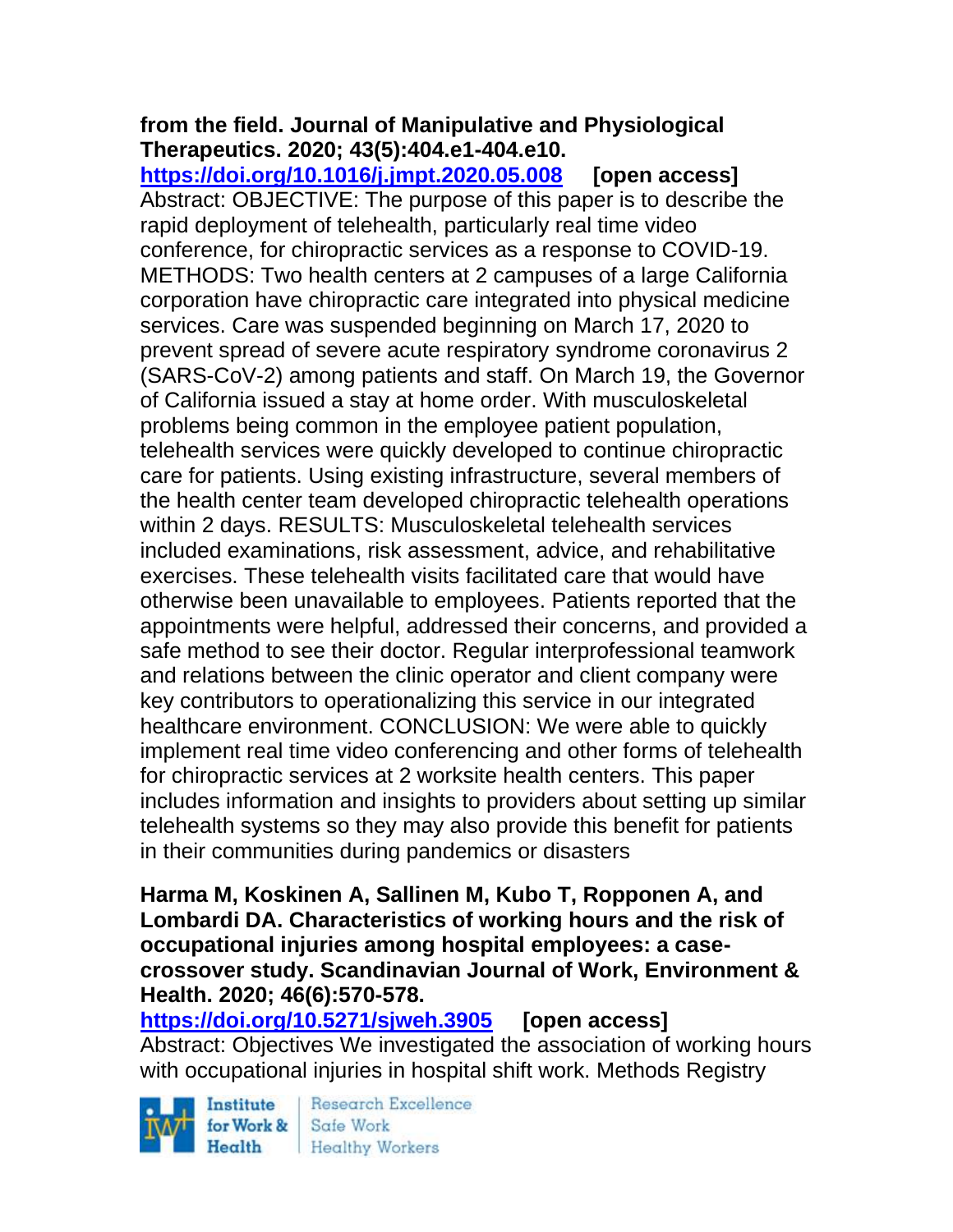data of occupational injuries of hospital employees from 11 towns and 6 hospital districts were linked to daily payroll data to obtain working hours for 37 days preceding the first incidence of the injury (N=18 700). A case-crossover design and associated matched-pair interval analysis were used to compare working hour characteristics for three separate hazard windows among the same subjects. Conditional logistic regression was used to calculate odds ratios (OR) with 95% confidence intervals (CI). Results We found an elevated risk of an occupational injury for workdays with evening shifts (OR 1.09, 95% CI 1.03-1.14) and workdays following night shifts (OR 1.33, 95% CI 1.17-1.52). After excluding commuting injuries, the risk increased during the evening shifts (OR 1.15, 95% CI 1.09-1.23) and the work days following night shifts (OR 1.44, 95% CI 1.24-1.69), but was no more significant during the morning shifts. Injury risk increased following a week of =>5 morning shifts or =>3 evening shifts, but did not increase according to the number of preceding night shifts or quick returns. The length of the work shift (OR 1.22, CI 1.06-1.42) not the length of the weekly working hours - was associated with an increased risk. Conclusions The results indicate an increased occupational injury risk during the evening shifts and during work days following night shifts, with the risk increasing according to the number of evening but not night shifts

#### **Kar G and Hedge A. Effect of workstation configuration on musculoskeletal discomfort, productivity, postural risks, and perceived fatigue in a sit-stand-walk intervention for computerbased work. Applied Ergonomics. 2021; 90:103211. <https://doi.org/10.1016/j.apergo.2020.103211>**

Abstract: OBJECTIVE: Compare musculoskeletal discomfort, productivity, postural risks, and perceived fatigue for a sit-stand-walk intervention between two workstation configurations - one, individually customized for office workers according to ergonomic guidelines (Ergo-Fit); another, self-adjusted by office workers according to their preference (Self-Adjusted). METHODS: 36 participants performed a 60-min computer typing task in both configurations using a within-participants, counterbalanced design. Musculoskeletal discomfort and perceived fatigue were reported through surveys; productivity was operationalized by typing speed and typing error; postural risks were assessed by RULA for seated

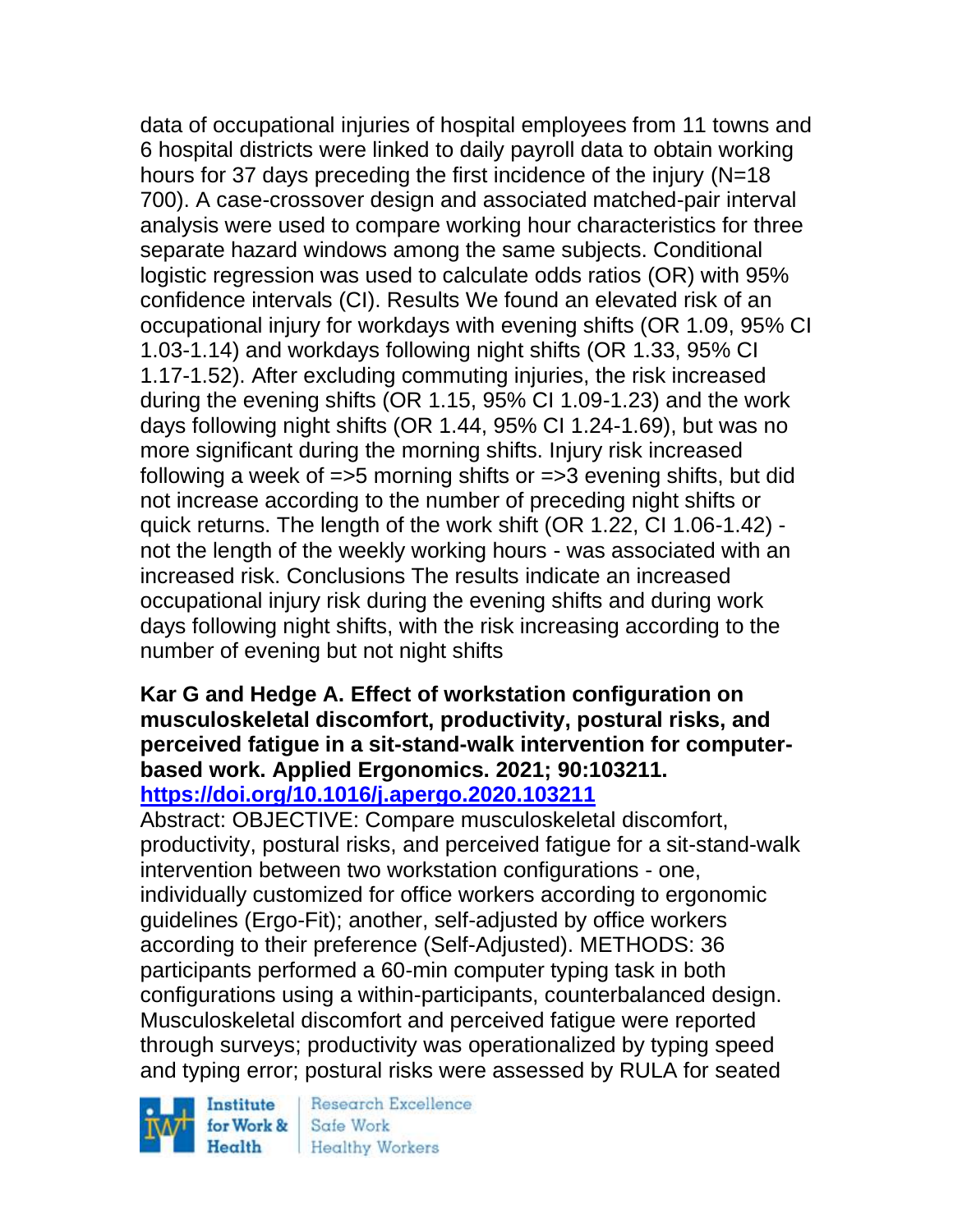work, and REBA for standing work. RESULTS: Musculoskeletal discomfort and perceived fatigue did not vary significantly between configurations. Postural risks for seated and standing work were significantly lower for Ergo-Fit configuration; productivity was significantly higher for Self-Adjusted configuration. CONCLUSION: Use of Ergo-Fit configuration for a sit-stand-walk intervention can facilitate postural transitions and increase physical activity, while enabling neutral postures in seated and standing work to minimize postural risks

**Kearney GD, Berkner AN, Langley RL, Little NRG, and Wambui DW. Occupational hazards and health and safety risks for Latino tree trimmers in the pine forest industry. New Solutions. 2020; 30(3):183-191.** 

### **<https://doi.org/10.1177/1048291120947480>**

Abstract: A pilot project was conducted to evaluate the working conditions and work-related body pain among Latino immigrant tree trimmers (n=57) in the commercial pine forest service industry. Participants were interviewed about personal and work characteristics, job-related occupational hazards, and body pain. A structured questionnaire and a body pain diagram were used as measures for evaluating associations between personal and work characteristics and body pain. The most common health complaints were physical exhaustion (80.7 percent) and headache (33.9 percent). The reported percent of work-related body pain was 54.4 percent. Statistically significant associations were identified between experiencing body pain in knees, working more than two years, and working more than six hours per day (p<0.05) as a tree trimmer. Thorough clinical evaluations are needed to confirm these findings. Future research including a larger sample size and more in-depth evaluations are needed to better evaluate worker tasks, musculoskeletal risk factors, and safety climate issues among this highly vulnerable occupational group

**Marois E, Coutu MF, and Durand MJ. Feasibility evaluation of a return-to-work program for workers with common mental disorders: stakeholders' perspectives. Work. 2020; 67(2):331- 343.** 

**<https://doi.org/10.3233/WOR-203283>** 



Research Excellence Health Healthy Workers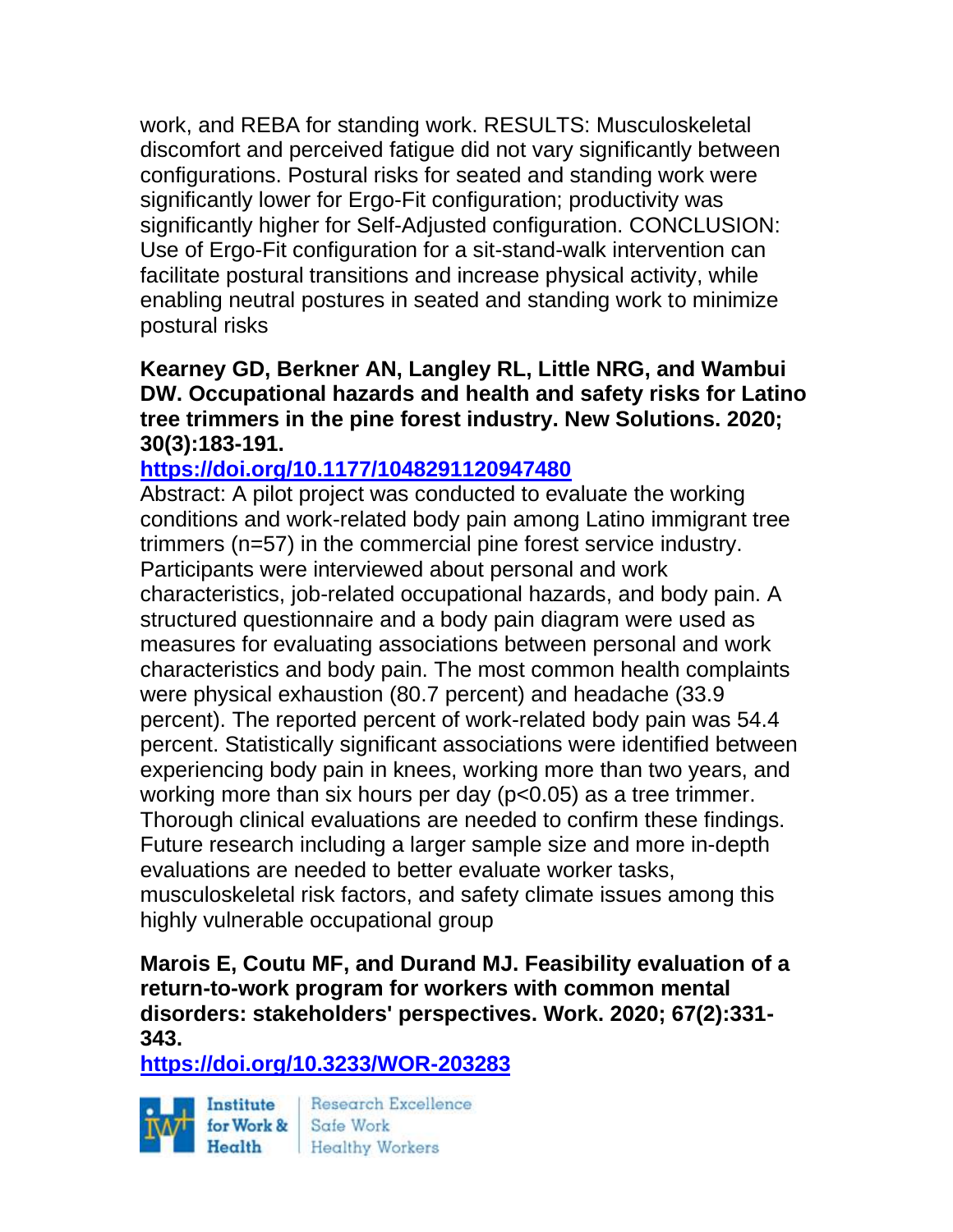Abstract: OBJECTIVE: This study aimed to evaluate the feasibility of a newly developed return-to-work program for workers with common mental disorders from the perspective of stakeholders (insurers, employers, unions, and workers). METHODS: We used a sequential mixed design. First, we conducted a survey to evaluate the levels of stakeholder agreement with the program's feasibility. Second, we conducted a number of independent, homogeneous-group discussions or individual interviews to deepen stakeholders' reflections and allow co-construction of a shared perspective of the program's feasibility. RESULTS: Overall, the stakeholders (insurers  $(n=6)$ , employers  $(n=7)$ , unions  $(n=8)$ , and workers  $(n=3)$ ), agreed partly to totally with the feasibility of the specific/intermediate objectives, components/tasks, and duration of the components. They identified obstacles that could hinder program implementation. These obstacles pertained mainly to employers' contexts, e.g., difficulty/impossibility of offering job accommodations. They also proposed facilitators to counteract most of these obstacles. Diverging views were found regarding both the role of union representatives and health professionals in the program, and for the duration of the components. CONCLUSION: Overall, the program was perceived as feasible to implement, provided that the potential factors discussed are taken into account. The next step will be to evaluate its implementation in real practice settings

**Munch PK, Norregaard Rasmussen CD, Jorgensen MB, and Larsen AK. Which work environment challenges are top of mind among eldercare workers and how would they suggest to act upon them in everyday practice? Process evaluation of a workplace health literacy intervention. Applied Ergonomics. 2021; 90:103265.**

**<https://doi.org/10.1016/j.apergo.2020.103265> [open access]** Abstract: The purpose of this study was to identify challenges and action plans from 2.497 structured communication sessions between employee and supervisor and to gain insight into the processes of a quasi-experimental stepped wedge clustered intervention, which implemented workplace health literacy for reducing musculoskeletal pain among eldercare workers. Most challenges concerned staffing (17%), organisation of tasks (15%) and team work (14%). Most action plans concerned communication (18%), team-work (16%) and

Institute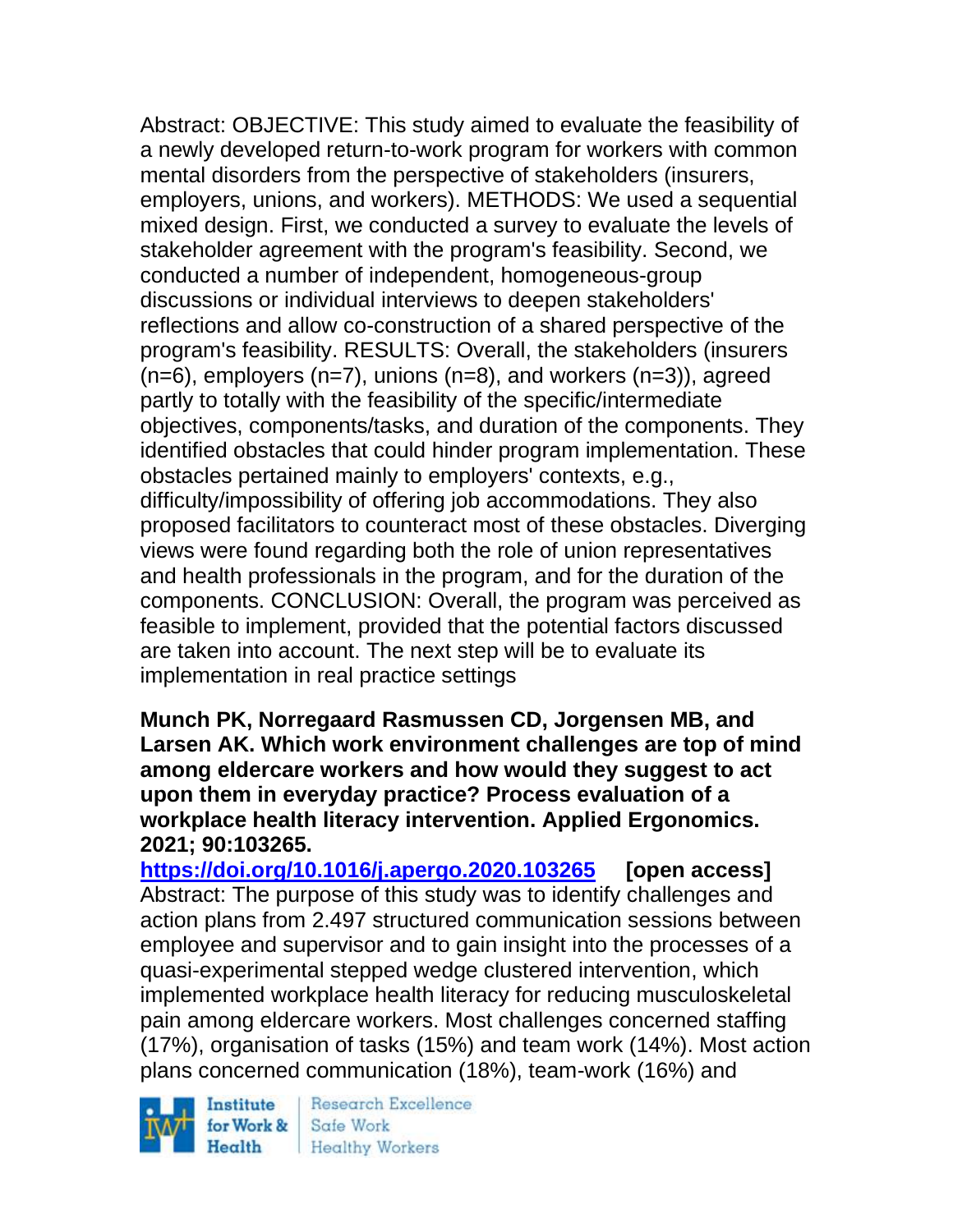handling residents (14%). Half of the plans were solved at another level in the organisation than the challenge appeared. Actions planned on the individual level had the highest implementation rate (52%). The results underline the advantages in considering solutions to work environment and health challenges broadly at all levels in the organisation and the relevance of involving both the employee and the organisation/management in identifying and implementing solutions

**Mutsaers BJ, Janssen FJF, Koes BW, Pool-Goudswaard A, and Verhagen AP. Differences in patient characteristics, number of treatments, and recovery rates between referred and selfreferred patients with nonspecific neck pain in manual therapy: a secondary analysis. Journal of Manipulative and Physiological Therapeutics. 2020; 43(6):559-565.** 

### **<https://doi.org/10.1016/j.jmpt.2019.10.008>**

Abstract: OBJECTIVE: In various countries, patients can visit a physiotherapist via self-referral. The aims of this study were to evaluate whether there are differences between individuals with nonspecific neck pain who consult a manual therapist via self-referral and those who do so via referral by a physician concerning patient characteristics, number of treatments, and recovery; and whether (self-)referral is associated with recovery. METHODS: This study is part of a prospective cohort study with posttreatment and 12-month follow-up in a Dutch manual-therapy setting. Adult patients with nonspecific neck pain were eligible for participation. Baseline measurements included demographic data and data concerning neck pain. At follow-up, number of treatments, recovery, and satisfaction were assessed. To evaluate differences between the groups, we used the χ2 test and the independent t test. A logistic regression analysis was used to evaluate the association between referral status and recovery. RESULTS: In total, 272 manual therapists participated and 1311 patients were included. Of 831 patients whose referral data are available, about half patients consulted a manual therapist by self-referral. The mean number of treatments was 5.4, which did not differ between the 2 groups. We found no differences between the groups concerning age, sex, pain intensity at baseline, or recovery rate. Patients in the self-referral group experienced acute neck pain more frequently, had recurrent complaints more often, and reported

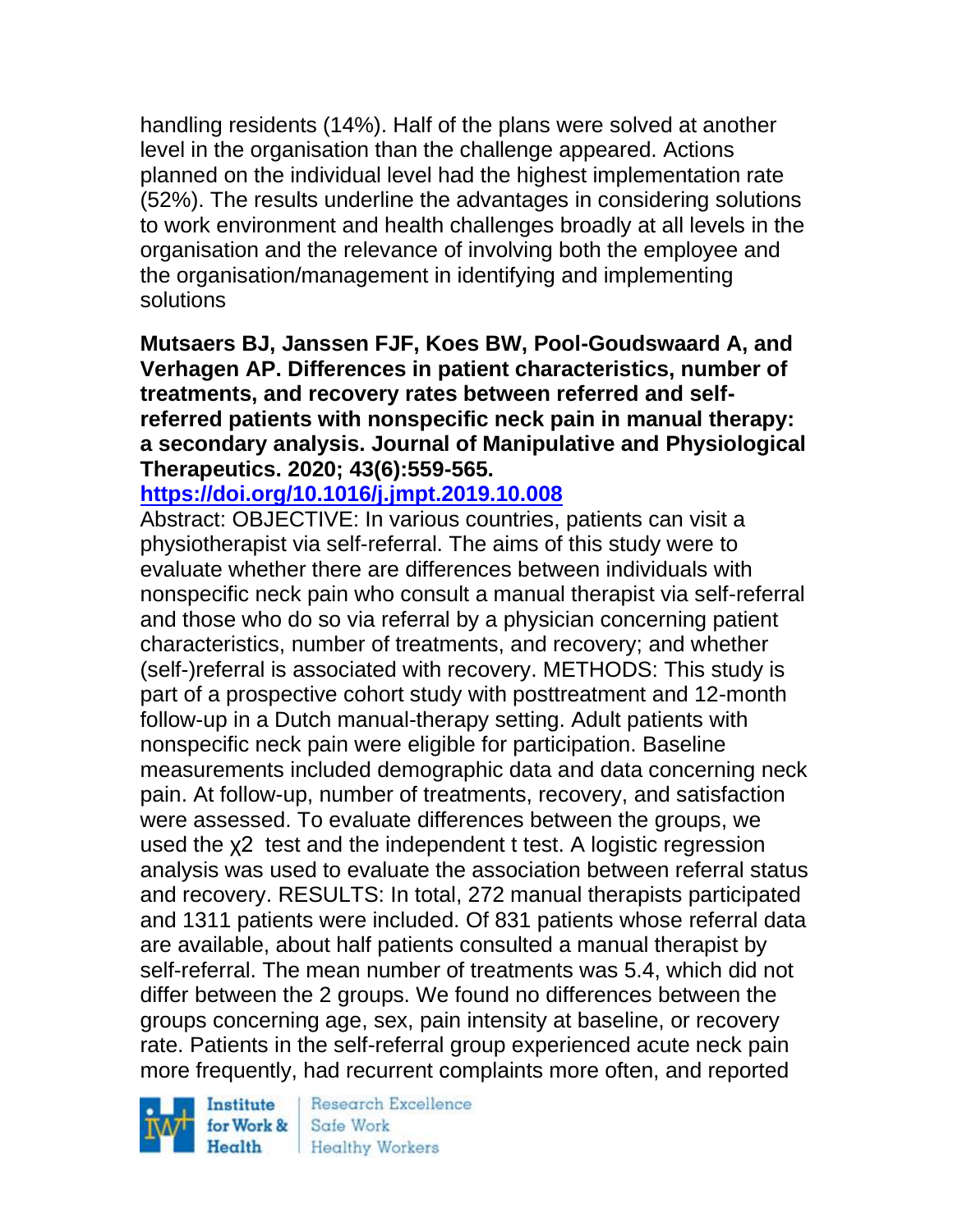less disability compared to the referred group. Referral status was not associated with recovery. CONCLUSION: We found several small differences between self-referred and referred patients

#### **Salmani Nodooshan H, Rastipisheh P, Yadegarfar G, Daneshmandi H, Alighanbari N, and Taheri S. The effect of workrelated psychosocial stressors on musculoskeletal disorder symptoms in hospital attendants. Work. 2020; 67(2):477-486. <https://doi.org/10.3233/WOR-203297>**

Abstract: Background: Psychosocial stress at work is an important issue among hospital attendants. Objective: This study aimed to examine psychosocial stressors in the work environment and assess their impacts on WMSD symptoms among hospital attendants in Shiraz, southern Iran. Methods: This cross-sectional study was conducted on 198 hospital attendants from Shiraz. The study data were collected using a basic demographic questionnaire, Nordic Musculoskeletal Questionnaire (NMQ), the Persian version of Effort-Reward Imbalance Questionnaire (F-ERIQ), and an individual risk assessment (Evaluación del Riesgo Individual [ERIN]). The data were entered into SPSS version 16 and analyzed using Mann-Whitney U, Chi-square, and Spearman's correlation tests. Results: The prevalence of WMSD symptoms was 29.8% in the lower back, 25.3% in knees, and 20.7% in ankles/feet. Posture analysis by the ERIN technique demonstrated that 95.5% of the postures were high risk for WMSDs. F-ERIQ identified that 83.4% of the hospital attendants belonged to the "1 < ER-ratio" category. Besides, the "effort" subscale of the F-ERIQ was significantly associated with reporting of MSD symptoms in the neck, shoulders, wrists/hands, and lower back. In addition, a significant correlation was observed between effort ( $r =$ 0.367,  $p = 0.028$ , esteem (r =  $-0.273$ ,  $p = 0.041$ ), security (r =  $-0.253$ ,  $p = 0.045$ , and over-commitment ( $r = 0.301$ ,  $p = 0.019$ ) and the total score of the ERIN technique. Conclusion: Intervention programs and coping strategies for reduction of work-related stress and, subsequently, prevention of WMSD symptoms are recommended among hospital attendants.

### **Russo F, Di Tecco C, Fontana L, Adamo G, Papale A, Denaro V, et al. Prevalence of work related musculoskeletal disorders in Italian workers: is there an underestimation of the related**

Institute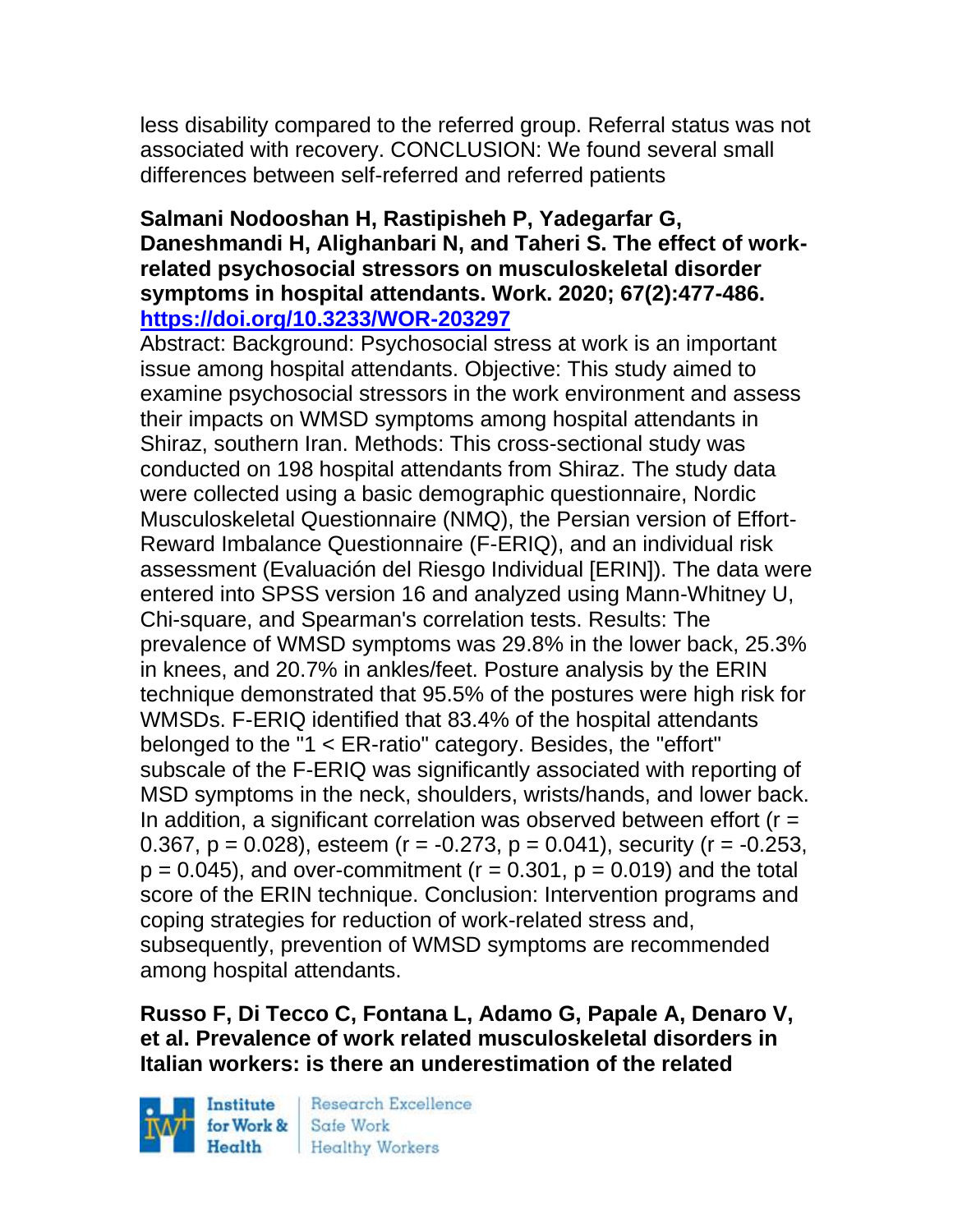### **occupational risk factors? BMC Musculoskeletal Disorders. 2020; 21(1):738.**

**<https://doi.org/10.1186/s12891-020-03742-z> [open access]** Abstract: BACKGROUND: Work-related musculoskeletal disorders (WMSDs) represent an important socio-economic burden. The current risk assessment and management involved in the ethiopathogenesis of WMSDs is based on observational tools and checklists, which have some limitations in terms of accuracy and reliability. The aim of this study was to assess WMSD prevalence and identify possible correlations with several socio-demographic and work-related variables in a large cohort representative of Italian workers in order to improve our understanding of the WMSD phenomenon. METHODS: This study includes data from INSuLa, a cross-sectional nationally representative survey of health and safety at work, developed by the Italian Workers' Compensation Authority. A total of 8000 Italian workers were included. Multivariate logistic regression analyses were performed to evaluate the association of independent variables, such as workers' perceptions of exposure to biomechanical/ergonomic and video display unit (VDU) risks (Risk Perceived) and the actual risk exposure (Risk Detected) on Back, Lower and Upper limb pain. Socio-demographic, occupational and other health-related variables were included to investigate possible association with musculoskeletal disorders. RESULTS: Workers perceiving a significant exposure to biomechanical/ergonomic and VDU risks but not included in a health surveillance program for them (Risk Perceived/No Risk Detected) have had significantly higher odds of reporting musculoskeletal disorders. Regarding the biomechanical/ergonomic risk these workers are in the 19-24 age range (39.9%), transportation, warehousing/information and communication sectors (38.9%) and are employed in companies with more than 250 workers (35.8%). Regarding VDU risk, workers are in the 45-54 age range (24.5%), professional, financial and business services (38.0%) and come from companies with more than 250 employees (25.6%). CONCLUSIONS: Within the occupational safety and health management systems an appropriate assessment of occupational risk factors correlated to musculoskeletal disorders (mainly biomechanical/ergonomic and VDU) and the correct definition of their exposure levels is essential to adequately prevent the onset of WMSDs. In this regard, our findings provide useful information to

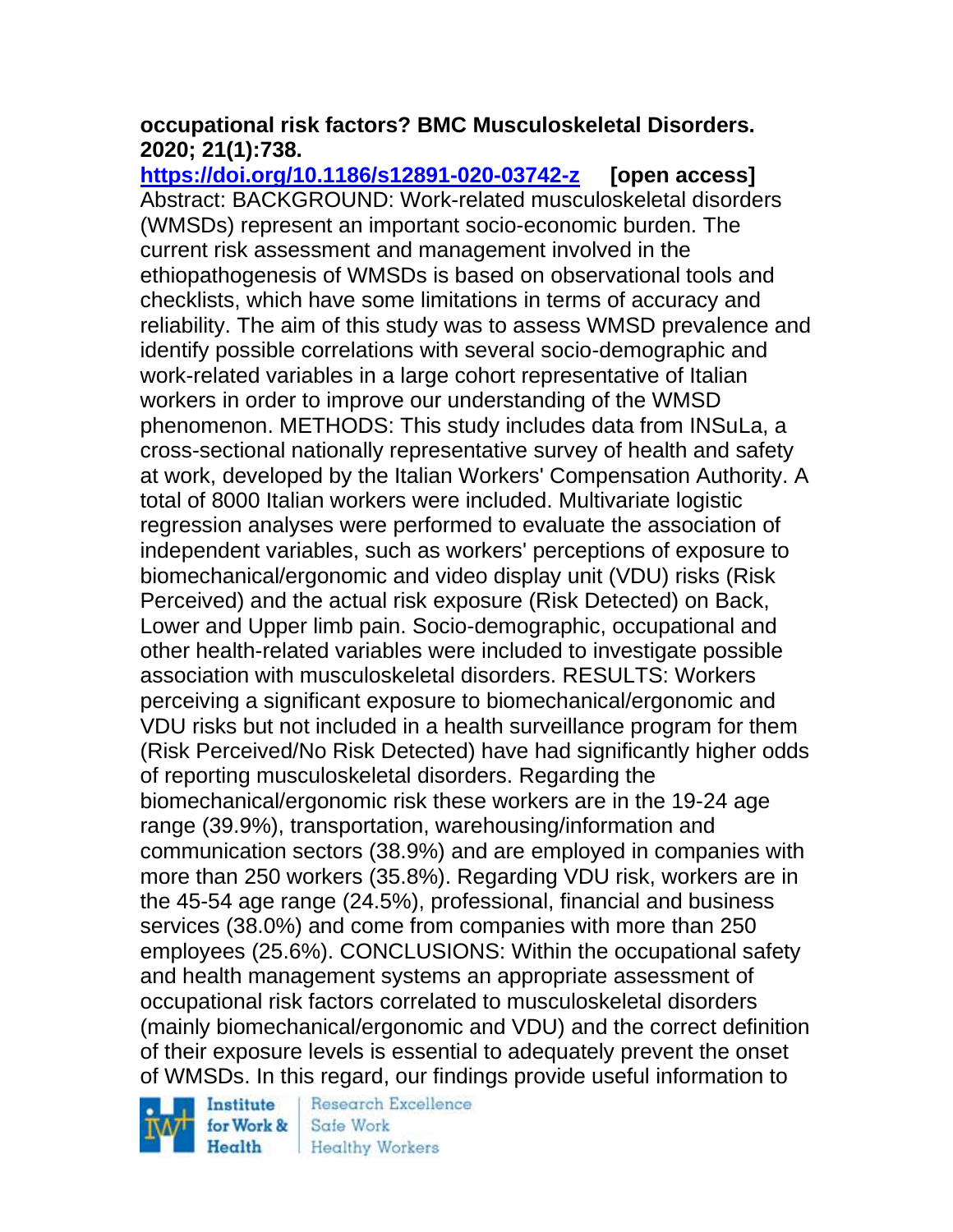design novel approaches, aimed at improving our understanding of emerging risks, identifying gaps in current risk assessment strategies and enhancing workplace interventions are mandatory to improve the occupational risk assessment and management process and therefore implement the subsequent health surveillance systems

### **Sekkay F, Imbeau D, Dube PA, Chinniah Y, de Marcellis-Warin N, Beauregard N, et al. Assessment of physical work demands of long-distance industrial gas delivery truck drivers. Applied Ergonomics. 2021; 90:103224.**

## **<https://doi.org/10.1016/j.apergo.2020.103224>**

Abstract: AIM: The aim of this study was to assess the work-related physical demands of long-distance truck drivers employed by a large gas delivery company in Canada. METHODS: A total of 15 truck drivers participated in a data collection that included self-reporting assessments, field observations, and direct measurements to describe daily tasks organization, postural demands, physical workload, and force exertions. RESULTS: Truck drivers' work was characterized by long working days ranging from 9.9 to 15.1 h (mean =11.4 h), with half (49%) of the total working time spent behind the wheel. The overall workload as measured by relative cardiac strain (18.7% RHR) was found excessive for the long term given the shift duration. Peaks of heart rate in excess of 30 beats per minute above the daily average occurred mainly while operating valves and handling heavy hoses during gas deliveries. The task of delivering gas at a client's site required a moderate work rate on average (8.3 mlO2/kg/min) requiring 24.4% or maximum work capacity on average. CONCLUSION: Based on multiple data sources, this study highlights the risks of over-exertion and of excessive physical fatigue in the truck drivers' work that are coherent with the high prevalence of self-reported musculoskeletal pain in this group of workers

### **Steffgen G, Sischka PE, and de Henestrosa MF. The quality of work index and the quality of employment index: a multidimensional approach of job quality and its links to wellbeing at work. International Journal of Environmental Research and Public Health. 2020; 17(21):7771.**

**<https://doi.org/10.3390/ijerph17217771> [open access]** Abstract: (1) Background: Job quality is a multidimensional and

Institute for Work & Safe Work

Research Excellence Health Healthy Workers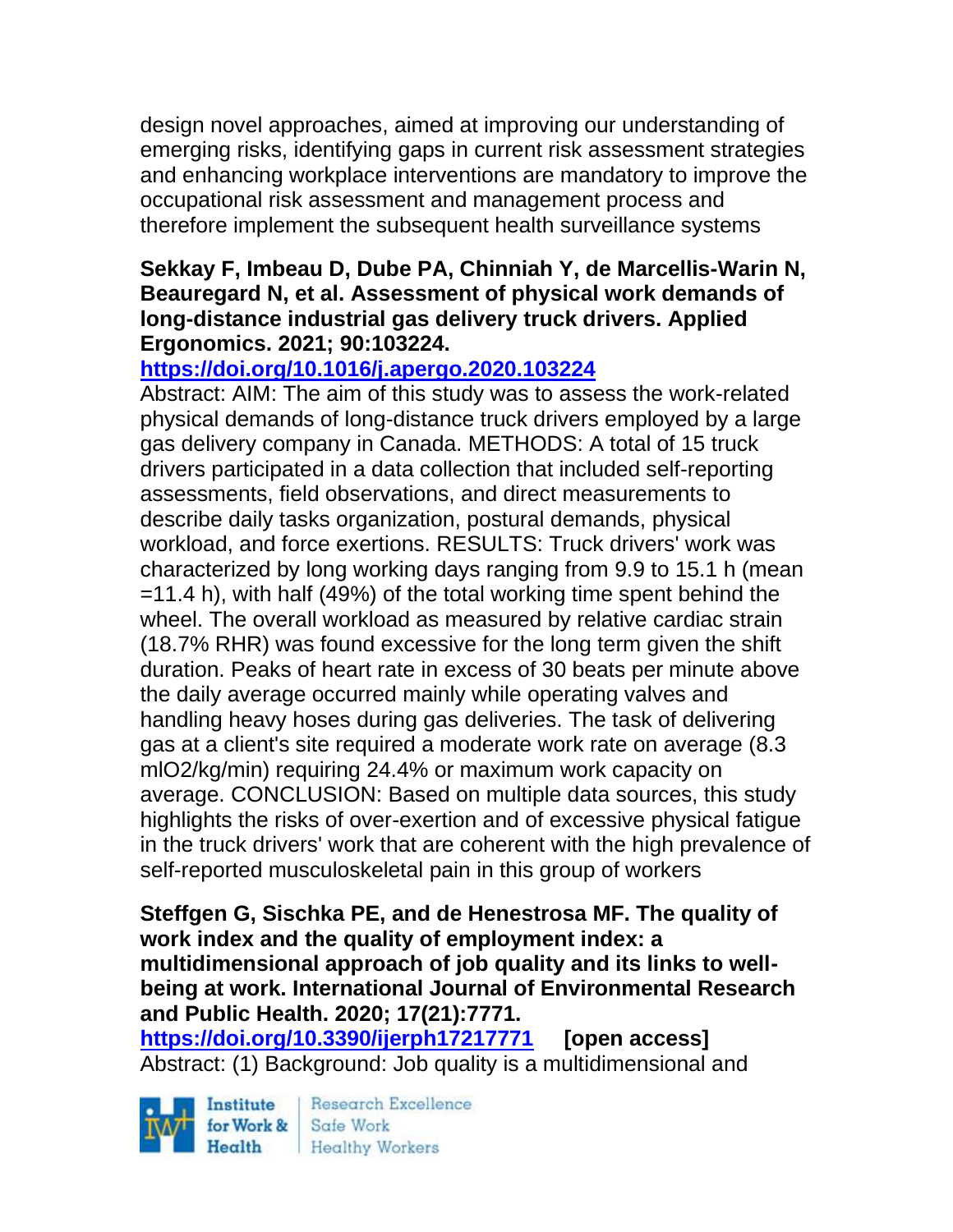elusive concept that is back in vogue among social scientists and policymaker. The current study proposes a new job quality approach that is compared with the European Working Conditions Survey framework and structured with the help of the Job Demands-Resources model. Two new measures of job quality, the Quality of Work Index (QoW) and the Quality of Employment Index (QoE) are developed and validated in three different languages (German, French, Luxembourgish). The QoW is composed of 43 items, focusing on four areas of work-work intensity, job design, social conditions, and physical conditions (subdivided in eleven components)-which are particularly important for employees' wellbeing. The QoE is composed of 13 items that cover training opportunities, career advancement, job security, employability, work life conflict, and income satisfaction. (2) Methods: Data were collected via computer-assisted telephone interviews in a representative sample of 1522 employees working in Luxembourg (aged 17-67 years; 57.2% male). (3) Results: Confirmatory factor analysis confirmed the proposed factors structure and scalar measurement invariance for the three different language versions. Internal consistencies were satisfactory for all subscales (Cronbach's  $i<sub>±</sub>$  between 0.70 and 0.87). Correlations and hierarchical regression analyses with different psychological health measures (i.e., burnout, general well-being, psychosomatic complaints, work satisfaction, vigor) and subjective work performance confirmed the construct validity of the new instruments. (4) Conclusions: The QoW and the QoE are globally and on the level of the sub-categories effective tools to measure job quality, which could be used to compare job quality between organizations and different countries. Furthermore, the current study confirms associations between the different components of the QoW and QoE and employees' health

**Vindrola-Padros C, Chisnall G, Cooper S, Dowrick A, Djellouli N, Symmons SM, et al. Carrying out rapid qualitative research during a pandemic: emerging lessons from COVID-19. Qualitative Health Research. 2020; 30(14):2192-2204. <https://doi.org/10.1177/1049732320951526>** 

Abstract: Social scientists have a robust history of contributing to better understandings of and responses to disease outbreaks. The implementation of qualitative research in the context of infectious

Institute